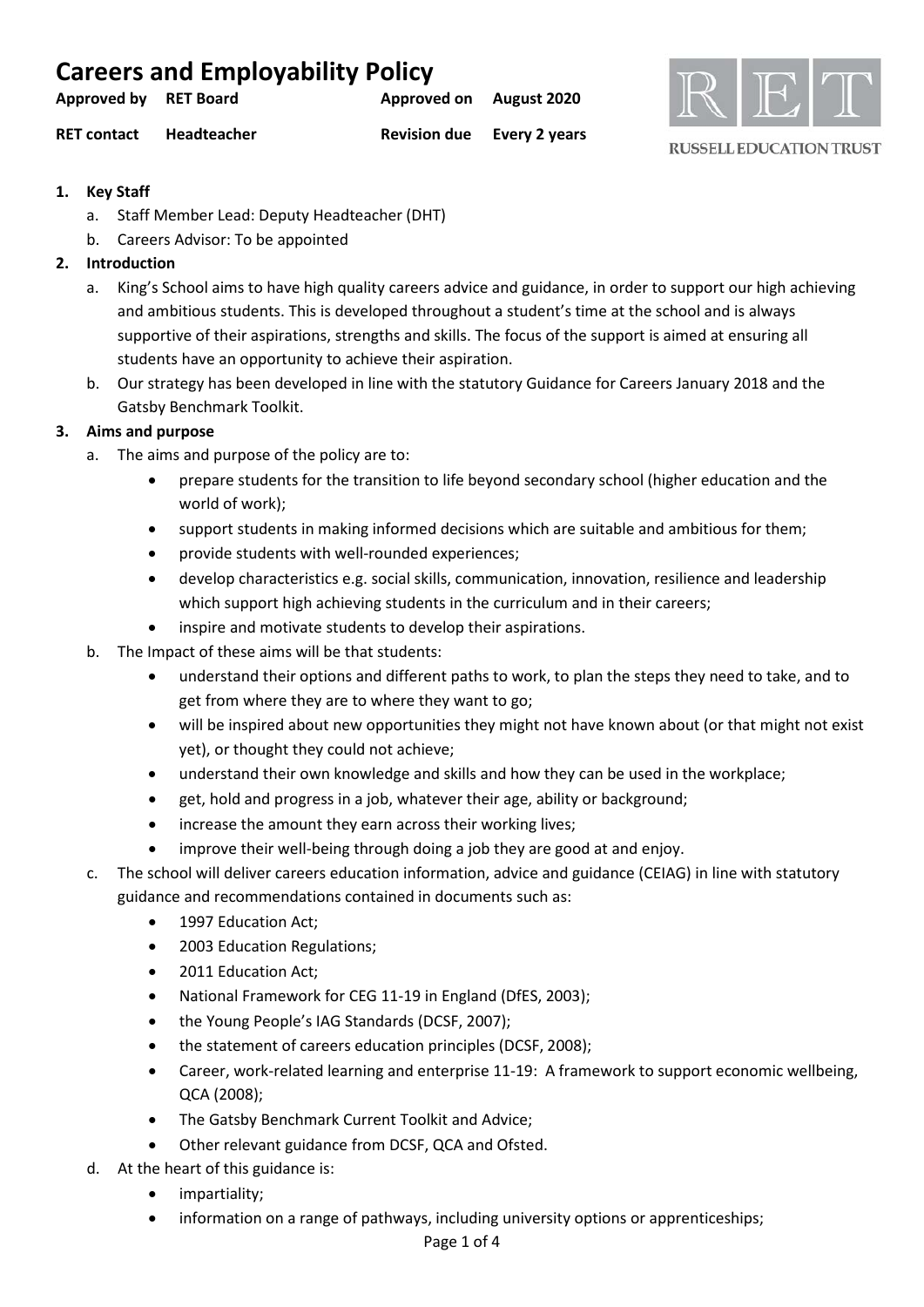| <b>Careers and Employability Policy</b> |             |                         |                                   |  |  |
|-----------------------------------------|-------------|-------------------------|-----------------------------------|--|--|
| Approved by RET Board                   |             | Approved on August 2020 |                                   |  |  |
| <b>RET contact</b>                      | Headteacher |                         | <b>Revision due</b> Every 2 years |  |  |



#### **RUSSELL EDUCATION TRUST**

- adaptation to the needs of the students, including those with protected characteristics.
- e. In addition, the school is compliant with the careers guidance that the government set out for delivery from 5 January 2018[: 'Careers Guidance and Inspiration for young people in schools.'](https://www.gov.uk/government/publications/careers-guidance-provision-for-young-people-in-schools) This states that all academies must give education and training providers the opportunity to talk to students about approved technical qualifications and apprenticeships. Further information relating to this is set out in our Provider Access Policy.
- **4. Careers Provision at King's School From January 2019 all schools were required to use the Gatsby Benchmarks to meet department for Education targets by 2020. In 2020:**
	- a. All students have access to the following:
		- Extra-curricular clubs and trips, which support students in developing their understanding of a range of different subjects. A list of extra-curricular clubs and trips is available on the school website;
		- Encounters with employers in a range of careers that inspire and motivate the students. These are offered to all students in the school;
		- Access to online resources such as CareerPilot and Unifrog;
		- Careers and labour market policy;
		- Career lessons through PSHE and tutorial sessions.
	- b. Students with Special Educational Needs or Disabilities (SEND):
		- Transition from one key stage to another, and on to further education and employment, is part of the action plan for a student with SEND, and a priority for the school throughout their time with us;
		- Personalised support from the SENCO, careers advisor and external bodies is used where appropriate.
	- c. Students in receipt of Pupil Premium funding:
		- Personalised support will be given to these students and they will receive extra careers support, particularly in Key Stage 4.
	- d. Careers Advice:
		- At King's School the DHT is responsible for developing a clear careers programme that is shared with all stakeholders via the school website. This has been developed in line with the Gatsby Careers Guidance.
	- e. Gatsby Careers Guidance Delivery:
		- The Gatsby Charitable Foundation has brought together the best national and international research to set out eight Benchmarks that define excellence in careers provision.
		- Provision of the Gatsby Benchmarks is compulsory from September 2020;
		- We audit our careers provision using an online Gatsby auditing tool and this results in a clear action plan for improving careers education. This audit/action planning is renewed on an annual basis.
		- We publish details of our careers programme for young people online;
		- We have a designated Careers Leader the DHT
		- The Benchmarks are as follows: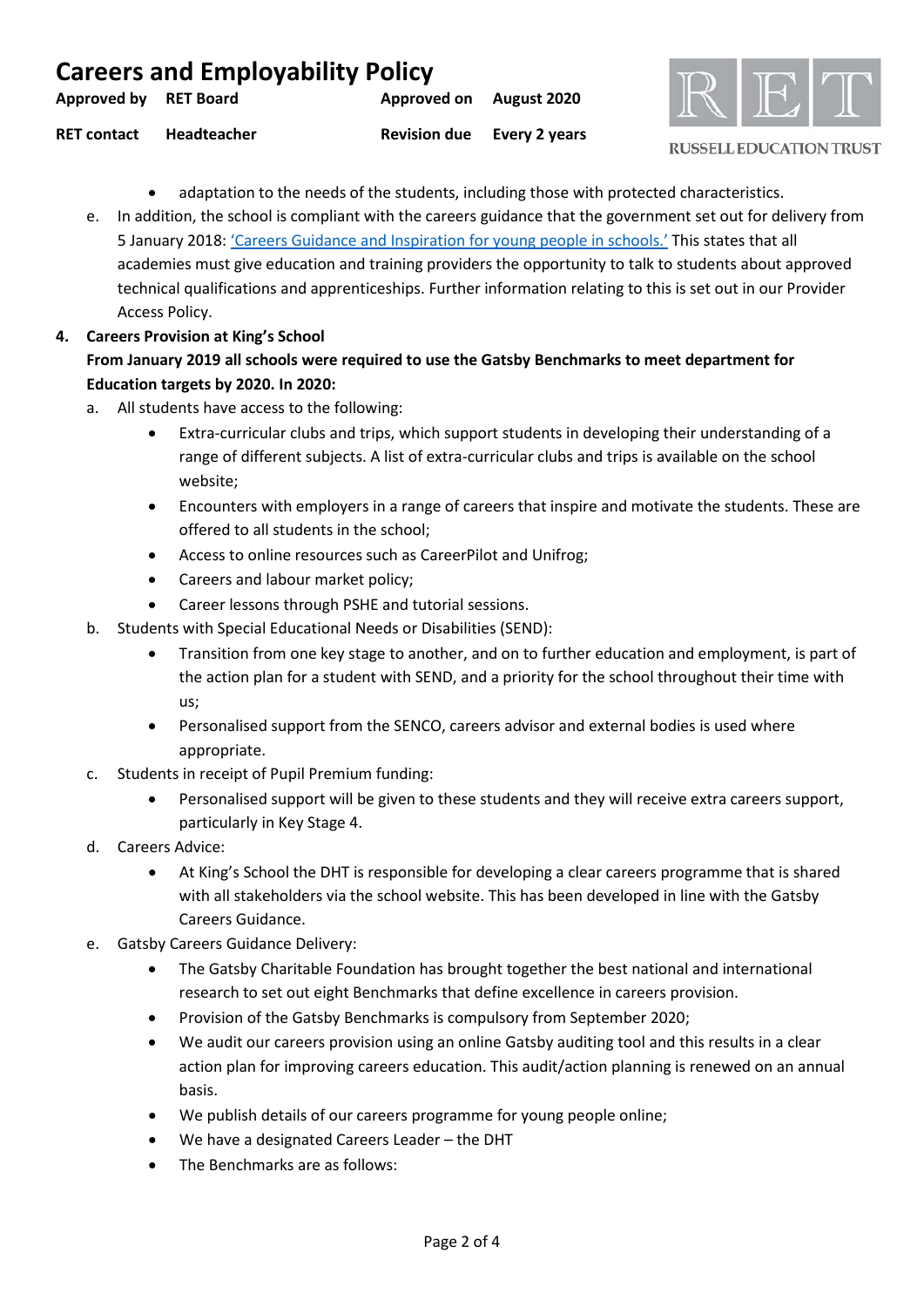| <b>Approved by</b> | <b>Careers and Employability Policy</b><br><b>RET Board</b> | <b>Approved on</b>                              | August 2020                                                                                                                                                                                                                                                                       |                                |  |
|--------------------|-------------------------------------------------------------|-------------------------------------------------|-----------------------------------------------------------------------------------------------------------------------------------------------------------------------------------------------------------------------------------------------------------------------------------|--------------------------------|--|
| <b>RET contact</b> | Headteacher                                                 | <b>Revision due</b>                             | Every 2 years                                                                                                                                                                                                                                                                     | <b>RUSSELL EDUCATION TRUST</b> |  |
|                    | 1. A Stable Careers Programme                               |                                                 | Every school and college should have an<br>embedded programme of career education and<br>guidance that is known and understood by<br>pupils, teachers, governors and employers.                                                                                                   |                                |  |
|                    | 2. Learning from Career & Labour Market<br>Information      |                                                 | Every pupil, and their parents, should have<br>access to good quality information about<br>future study options and labour market<br>opportunities. They will need the support of an<br>informed adviser to make best use of available<br>information.                            |                                |  |
|                    | 3. Addressing the Needs of Each Pupil                       |                                                 | Pupils have different career guidance needs at<br>different stages. Opportunities for advice and<br>support need to be tailored to the needs of<br>each pupil. A school's careers programme<br>should embed equality and diversity<br>considerations throughout.                  |                                |  |
|                    | 4. Linking Curriculum Learning to Careers                   |                                                 | All teachers should link curriculum learning<br>with careers. STEM subject teachers should<br>highlight the relevance of STEM subjects for a<br>wide range of career paths.                                                                                                       |                                |  |
|                    | 5. Encounters with Employers & Employees                    |                                                 | Every pupil should have multiple opportunities<br>to learn from employers about work,<br>employment and the skills that are valued in<br>the workplace. This can be through a range of<br>enrichment activities including visiting<br>speakers, mentoring and enterprise schemes. |                                |  |
|                    | 6. Experiences of Workplaces                                |                                                 | Every pupil should have first-hand experience<br>of the workplace through work visits, work<br>shadowing and/or work experience to help<br>their exploration of career opportunities, and<br>expand their networks.                                                               |                                |  |
|                    |                                                             | 7. Encounters with Further and Higher Education | All pupils should understand the full range of<br>learning opportunities that are available to<br>them. This includes both academic and<br>vocational routes and learning in schools,<br>colleges, universities and in the workplace.                                             |                                |  |